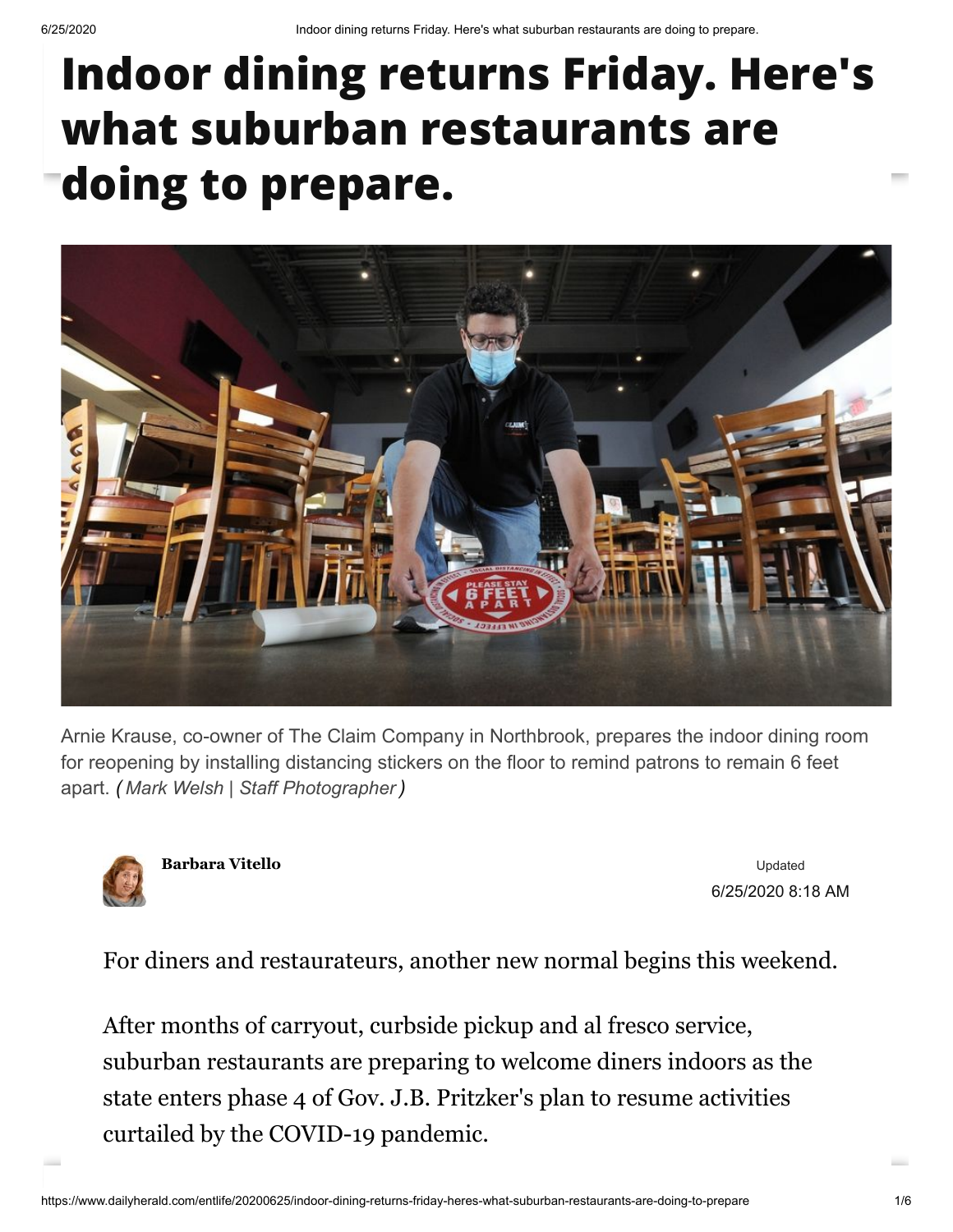will immediately descend on suburban eateries, says Arnie Krause, co-Just because this new phase permits indoor dining doesn't mean crowds [owner and operator of The Claim Company](https://www.theclaimcompany.com/)

(https://www.theclaimcompany.com/) restaurants in Northbrook and Vernon Hills.



**Disinfecting wipes instead of mints greet patrons to Northbrook's The Claim Company, which opens its indoor dining room to patrons beginning Friday, June 26.** - Mark Welsh | Staff Photographer

"The wild card is how quick people will come out," said Krause, who coowns the restaurants with Ted and Michael Holleb. "My gut tells me that we're going to see more foot traffic in Vernon Hills than in Northbrook."

Still, restaurant owners and managers seem to greet this next phase with measured enthusiasm and cautious optimism. They say the health and safety of patrons and employees is paramount. To that end, owners will rearrange seating to increase the distance between tables, require employees and patrons to wear face coverings and increase the frequency of cleaning high-touch areas, among other precautions.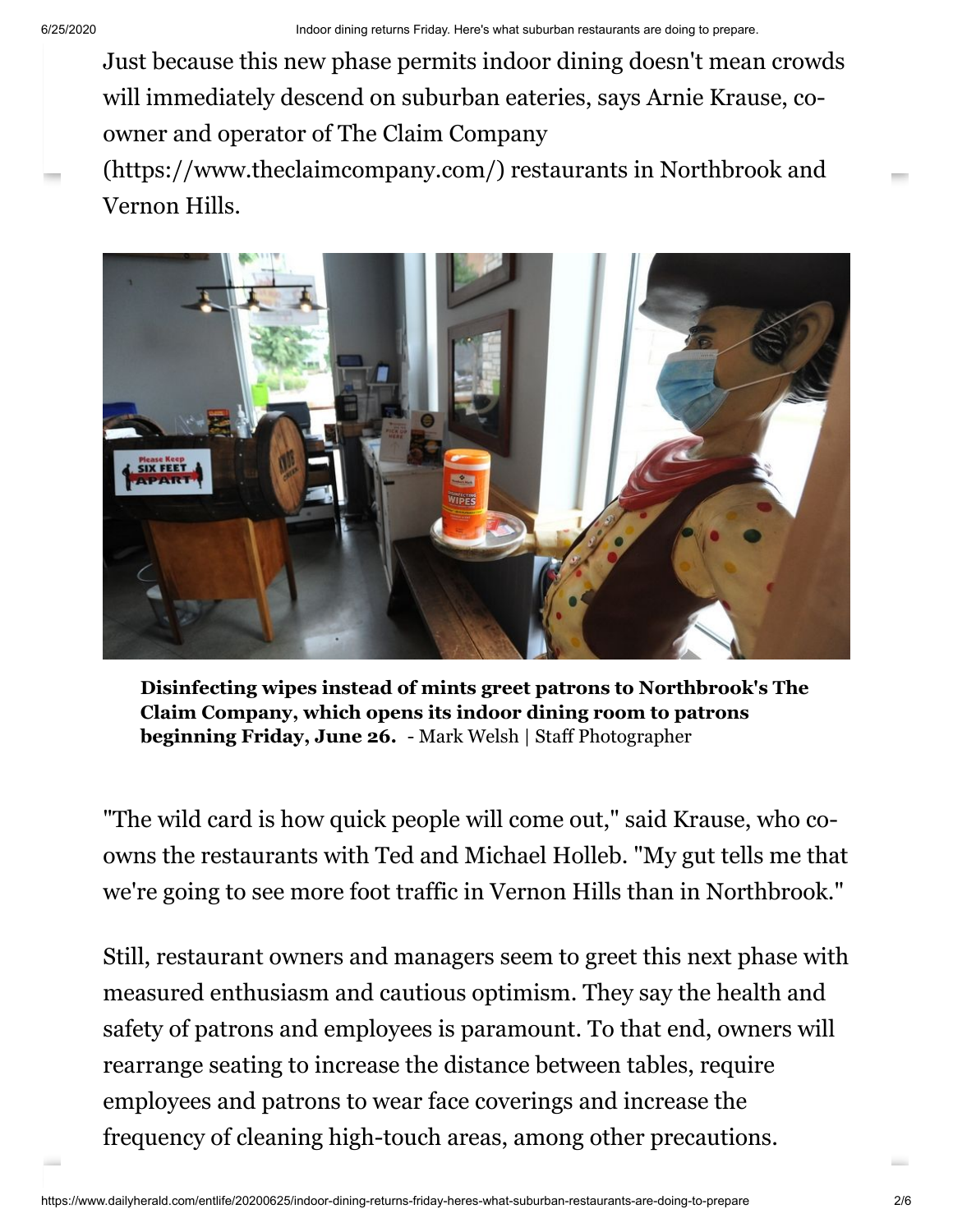glass partitions between booths, placing hand sanitizer dispensers every The Claim Company went a few steps farther, said Krause, installing 20 feet or so and removing the Northbrook restaurant's self-serve salad bar.

That said, Krause acknowledges it will take time for patrons to become truly at ease dining out again.



**Arnie Krause, co-owner and operator of The Claim Company in Northbrook, gets his restaurant ready to welcome patrons inside beginning Friday, June 26. To that end, employees have installed partitions between booths to help keep diners safe.** - Mark Welsh | Staff Photographer

"Behavior is driven by different factors," he said. "Until (diners) feel comfortable they won't go out ... It's a gradual thing and it will take a long time."

[The Clubhouse Oak Brook \(https://www.theclubhouse.com/\)](https://www.theclubhouse.com/) will limit parties to tables of 10 people or fewer and will require diners to wear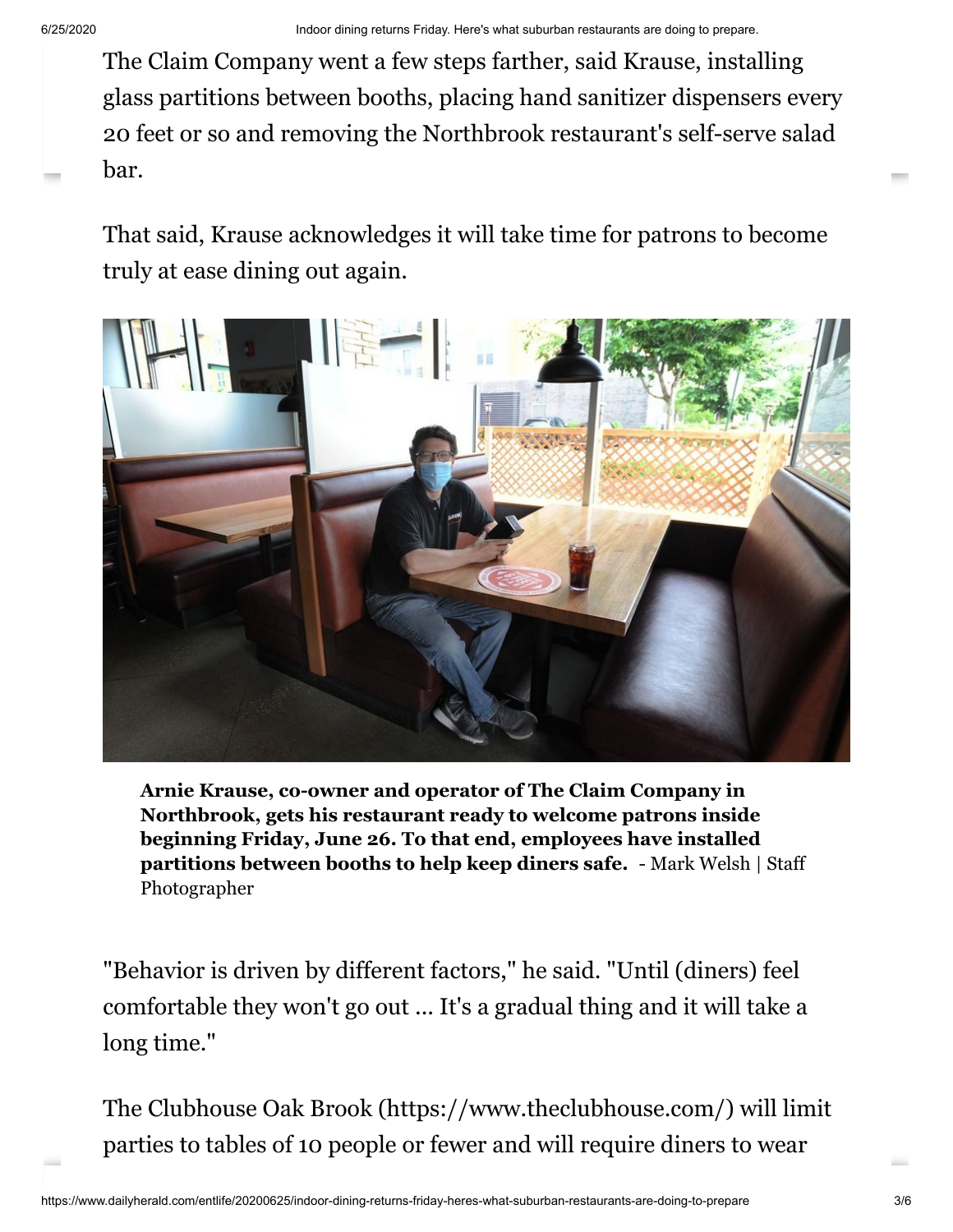Additionally, diners will be able to access the menu from their face coverings while in the restaurant unless they are seated at a table. cellphones.

According to a prepared release, employees will be screened and have their temperatures taken before they enter the restaurant.

[Mago Grill & Cantina \(https://magogrill.com/\)](https://magogrill.com/) restaurants in Arlington Heights and South Barrington are among the establishments screening employees, said co-owner/manager Rick Munoz.

"We will have hand sanitizer at strategic points in the dining room for employees and guests to use," Munoz said.

Employees will continuously clean frequently touched surfaces, including doorknobs, to "make sure everything is spick and span," Munoz said.

Unlike some restaurants that have adopted cashless payment, Mago will accept both paper currency and credit cards but will require employees to wash their hands after every transaction.

"We haven't considered not taking cash," Munoz said.

 $\sim$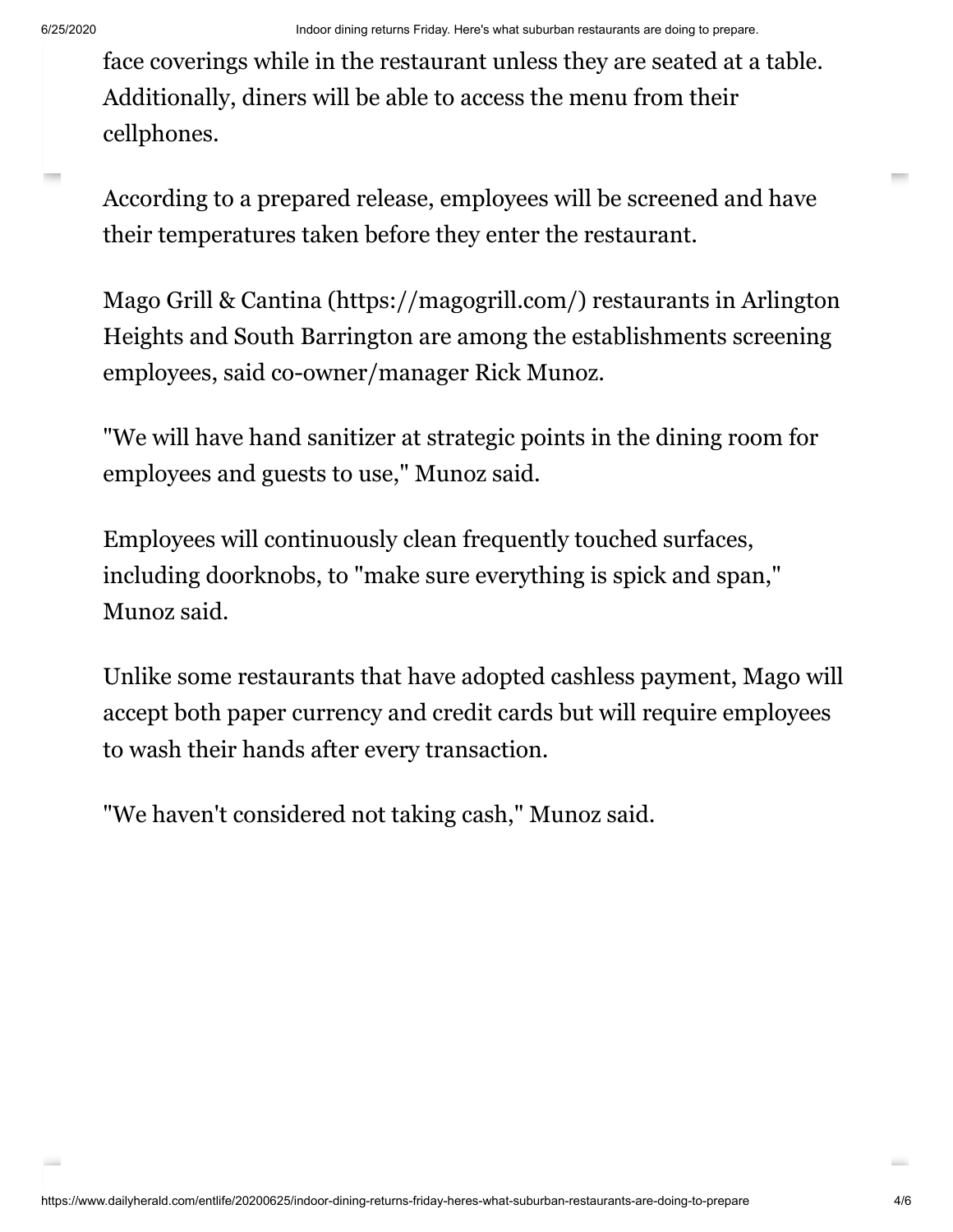6/25/2020 Indoor dining returns Friday. Here's what suburban restaurants are doing to prepare.



**The Claim Company, which has locations in Northbrook (seen here) and Vernon Hills, is among many suburban restaurants prepared to reopen indoor dining rooms as the state enters Phase 4 of the revitalization plan.** - Mark Welsh | Staff Photographer

[Like The Claim Company, Jameson's Restaurant Group](http://jamesons-charhouse.com/) (http://jamesons-charhouse.com) which operates restaurants in Algonquin, Bloomingdale, Crystal Lake, Huntley, Mount Prospect, Skokie, Vernon Hills and Woodridge, has installed plexiglass between booths, said Christina Angelos, manager of Jameson's social media and marketing. The Arlington Heights restaurant is not part of the restaurant group, Angelos said.

Restaurant party rooms will be repurposed for general dining to allow for proper distancing, she said.

Face coverings are required for servers, she said, while patrons must wear them in common spaces.